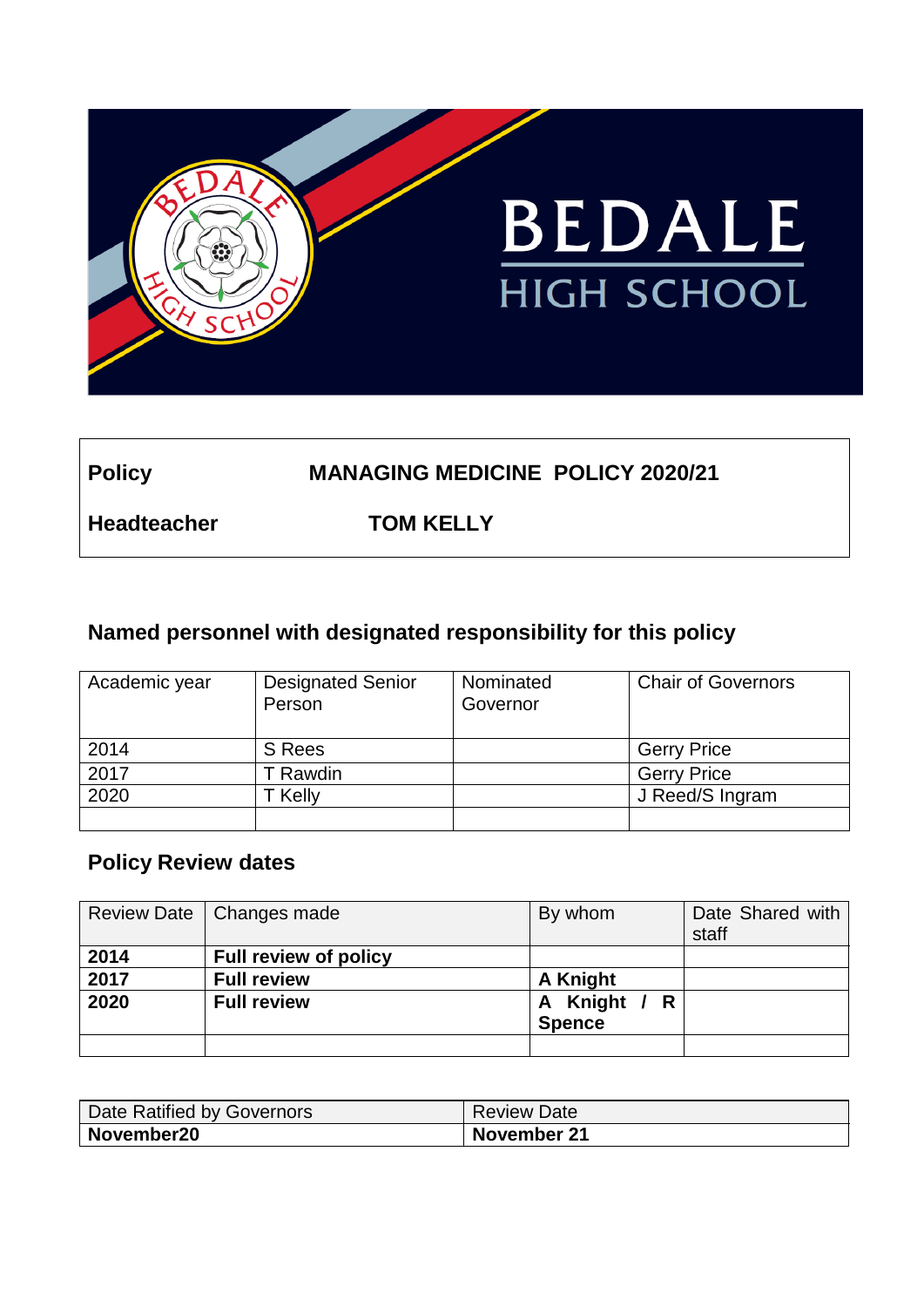# Managing Medicines Policy

## **Bedale High School**

#### **1. General**

In preparing this policy the school has regarded guidance given in: Department of Education's publication entitled 'Supporting pupils at school with medical conditions' (December 2015), Primary Professional Development's Publication 'Managing Medicines in Schools' written by Joe Harvey, 'Managing the Health Care Needs of Children and Young People' document produced by North Yorkshire County Council and 'Guidance on Infection Control In Schools and other Child Care Settings' provided by the Health Protection Agency.

#### **2. Aims**

Our school aims to provide all students, with any medical conditions, the same opportunities as others at school. We will help to ensure they can:

- be healthy
- stay safe
- enjoy and achieve
- make a positive contribution
- achieve economic well-being.

#### **3. Rationale**

It is the school's view that medicines should only be brought to school when essential; that is where it would be detrimental to a child's health if the medicine were not administered during the school day.

Wherever possible (which is in most cases) medicines should be prescribed in dose frequencies which enable them to be taken outside school hours. Parents/carers are encouraged to ask the prescriber about this. It is noted that where medicines need to be taken three times a day, this could be done before and after school, and at bedtime.

#### **4. Role of the Headteacher**

The Headteacher has overall responsibility for implementing the policy and procedures for dealing with medical needs and will make sure all parents are aware of this policy at the time of admission, through newsletters and via the school's website.

The Headteacher will ensure that suitable training and support is offered to staff, identified as supporting students with medical conditions, provided by appropriate healthcare professionals.

The Headteacher will, where parents/carers expectations appear unreasonable, seek advice from the school nurse or doctor, the child's GP or other medication adviser, as appropriate.

The Headteacher will ensure that attention is paid to the safe storage, handling and disposal of medicines.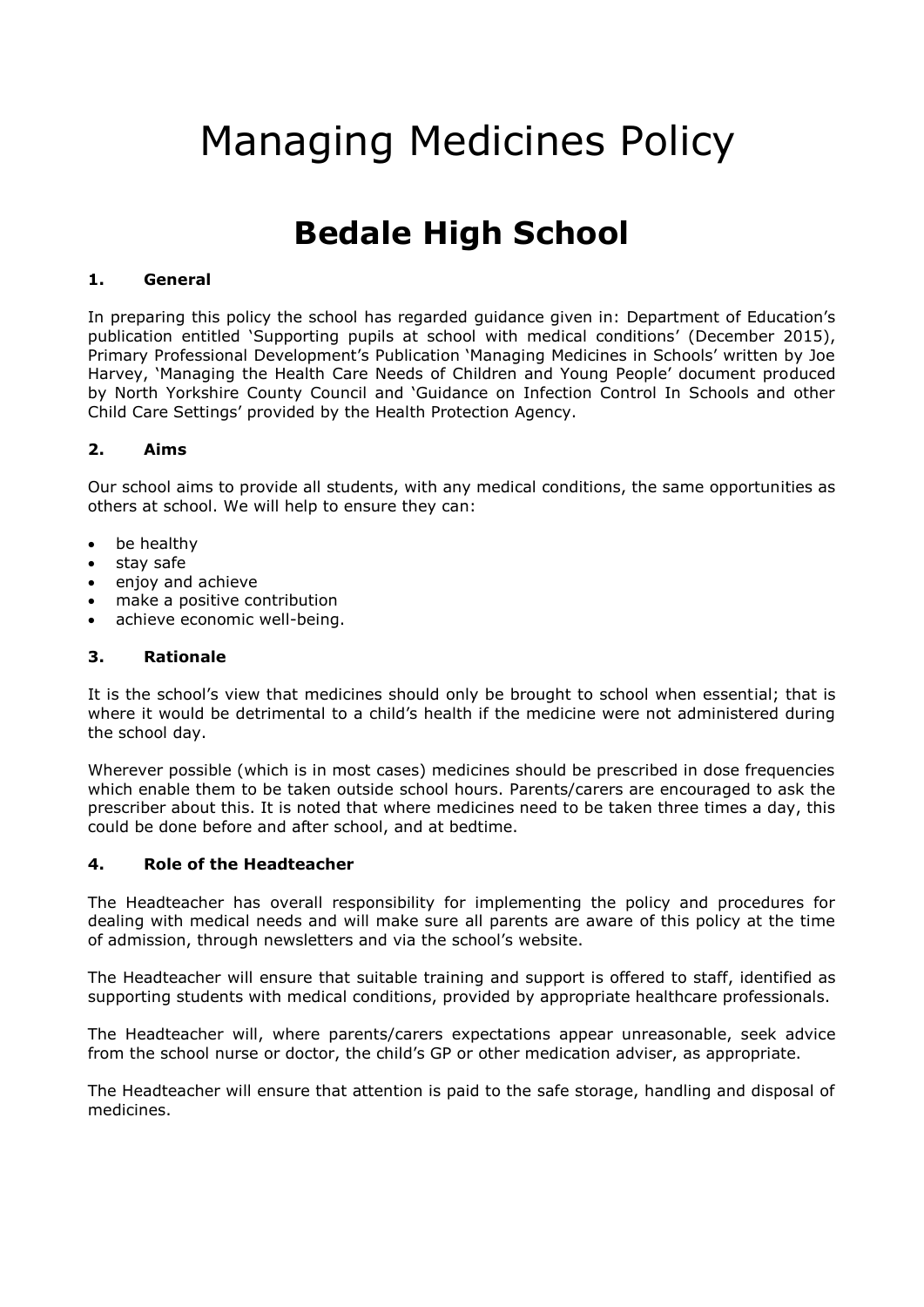#### **5. Role of Teachers and Support Staff**

Staff who have a student with medical needs in their class will be told of the nature of the condition and as to when the student may need extra attention. They will also be made aware of what action should be taken if an emergency should arise. All curriculum activities will be risk assessed appropriate to their medical needs.

All supply staff will be made aware of the medical needs of individual students, where appropriate.

At different times during the school day other staff may be responsible for the students (e.g. midday supervisors). They too will be informed, where appropriate.

#### **6. Role of the Parent/Carers**

Parents/carers are a child's main carer. They are responsible for making sure that their child is well enough to attend school in the first instance. Parents/carers are also responsible for informing school, in writing, of their child's medical condition and/or needs.

Parents/carers should keep children at home when they are acutely unwell – guidance from the Health Protection Agency advises children who are suffering from sickness and diarrhoea should be kept away from school for 48 hours from the last episode of diarrhoea or vomiting and should be excluded from swimming for 2 weeks following last episode of diarrhoea.

It is the parent/carer's responsibility to inform the school of any medical condition that could impact on the student's health and safety welfare, behaviour etc. during the school day, either at the time of the child's admission to the school or when a medical condition develops.

Where necessary, parents/carers will be asked to provide the school with sufficient written information about their child's medical needs.

All information received will be treated with the utmost confidentiality.

It is the parent/carer's responsibility to ensure any medication required to be kept in school is collected and replaced when use by date has expired e.g. epipens, inhalers.

#### **7. School Staff Administering Medication**

Teachers' conditions of employment do not include giving medication or supervising a student taking it.

The school has a number of designated first aid officers, among the Support Team, who are not medically trained but are available to supervise/administer medication during the school day.

There is no legal duty that requires school staff to administer medicines. However, any member of staff who agrees to accept responsibility for administering on-going/life sustaining prescribed medication to a student will have proper training and guidance if required. The type of training will depend on each individual case and the advice of the School Nurse Service.

#### **School will not accept any medicines: without written parental/carer consent; that have been taken out of the container as originally dispensed; or make changes to dosages on parental/carer instructions.**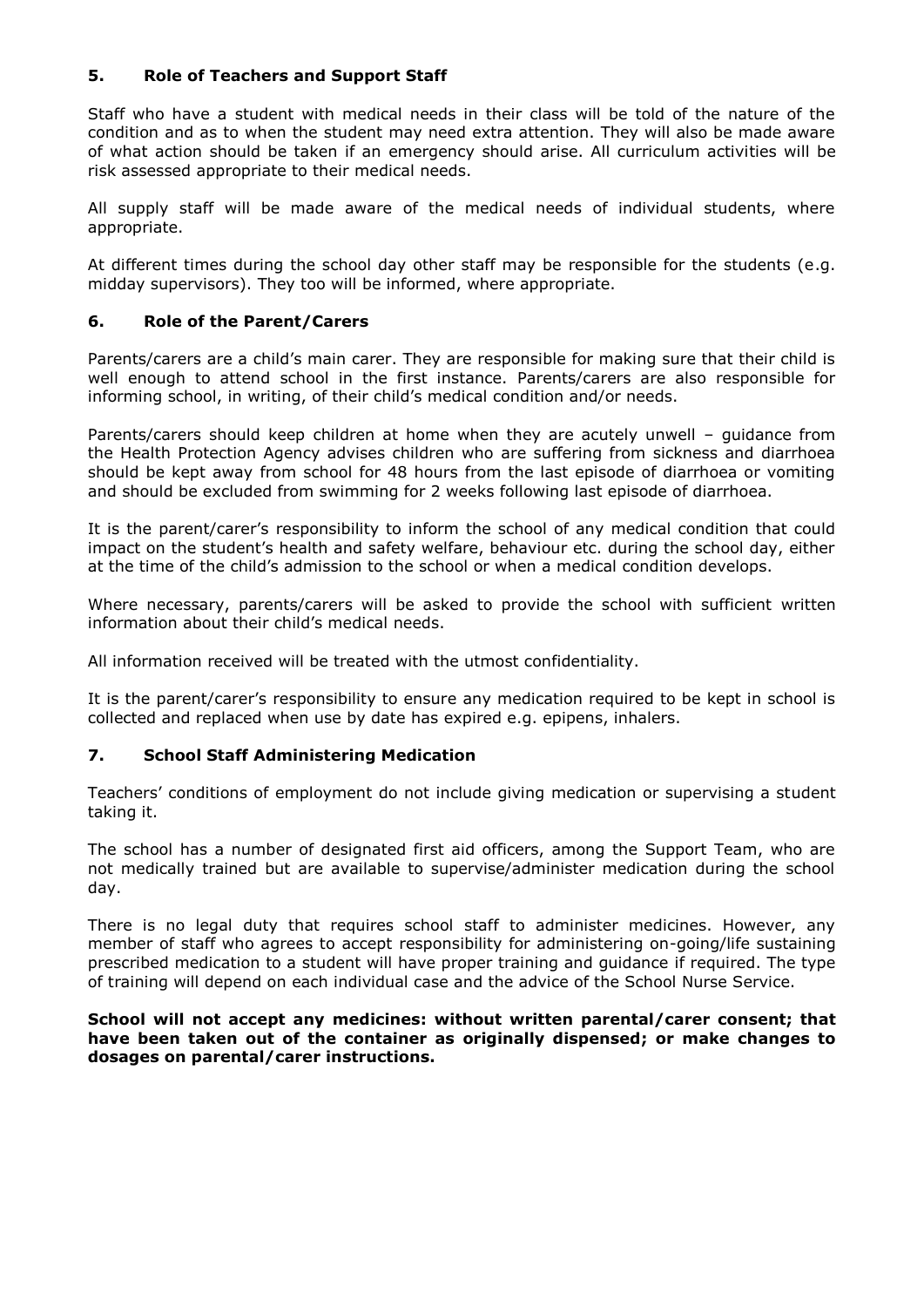#### **8. Students**

The School will support and encourage students, in consultation with their parents/carers, who are able to take responsibility for managing their own medicines.

For those students considered to be disabled and/or with special educational needs who have a medical condition, provision detailed within the health section of their Education, Health and Care (EHC) plan will be used in line with: Special Educational Needs and Disability (SEND) Code of Practice; Disability Discrimination Act 1995; and Equality Act 2010.

Students with a long-term illness should, whenever possible, assume complete responsibility, under the supervision of their parent/carer, for managing their own medicines.

Students should know where their own medicines are stored and who holds the key.

Students are allowed to carry their own inhalers where appropriate, with spares kept in the medical cupboard and completed 'School Asthma Cards' by parents/carers returned to school (please see our school Asthma Policy).

If a child refuses to take medicine, staff at the school will not force them to do so, but instead will note this on the students 'Record of Medication Administered in School' log (Form 4) and follow agreed procedures on Individual Health Care Plan (if applicable). Parents/carers will be informed by telephone message of any refusal as soon as possible and always on the same day.

#### **9. Short-Term Medical Needs**

Many children will need to take medication or be given it at some time during their school life. Generally this will be for a short period only e.g. to finish a course of antibiotics or apply a lotion.

Where it is necessary for medication to be administered, parents/carers will be encouraged to ask the prescribing doctor or dentist to prescribe dose frequencies that enable it to be taken outside school hours.

#### **10. Long-Term Medical Needs**

It is essential that the school has sufficient information about the medical condition of any student with long-term medical needs, this may need to be in the form of an Individual Health Care Plan – see item 13.

The following information is required:

- Details of the condition.
- Special requirements (dietary, pre-activity precautions etc.)
- Medication and any side effects
- What to do and who to contact in an emergency
- The role the school plays

#### **11. Educational Visits and Sporting Activities**

On occasions the school may need to take additional measures for outside visits and/or sporting activities, an annual consent form is required to be completed at the beginning of each school year and parents/carers are required to inform school of any changes throughout the year.

Parents/carers should inform staff if their child is to be involved in either of the above and has any medical needs, together with any relevant emergency procedures.

Bedale High School encourages and supports all students irrespective of medical needs to participate as much as possible in the life of the school.